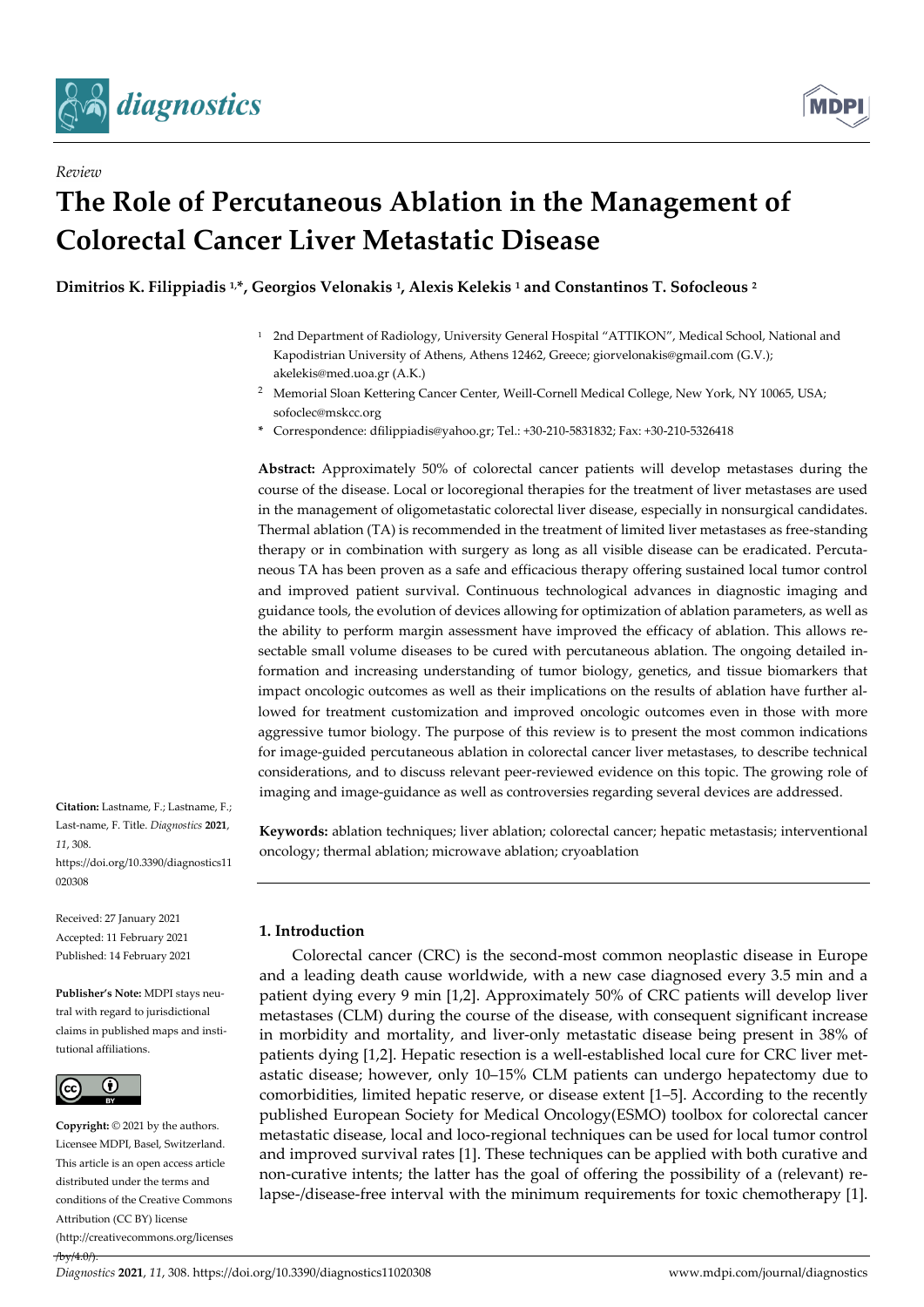According to the National Comprehensive Cancer Network (NCCN) guidelines, image-guided percutaneous thermal ablation (TA) is a local therapy indicated either alone or in conjunction with resection for CLM as long as all disease can be eradicated [6]. In oligometastatic patients, thermal ablation can be proposed as monotherapy or with hepatectomy [6] and can be combined with systemic chemotherapy, aiming to serve as a radical therapy achieving long-term local tumor control and significantly extending patient survival [3]. The combination of radiofrequency (RFA) with SOC oxaliplatin-based chemotherapy vs. chemotherapy alone has provided level I evidence regarding the effect of ablation in prolonging patient survival [3].

Currently, there are several thermal ablation (TA) technologies available, including radiofrequency (RFA), microwave (MWA), laser, or cryoablation (CWA) as well as nonthermal ablation technologies such as irreversible electroporation (IRE), otherwise known as Nanoknife. Thermal TA techniques destroy liver tumors by using different types of thermal energy, by heating (RFA, MWA, and laser), or by freezing (CWA) the target tumor; ablation with clear margins (A0) is a prerequisite for the technique in order to provide local cure and to serve as a surgical alternative. This requires proper lesion and patient selection along with high-standards application of the technique, including real-time imaging confirmation of margins. Several studies support the use of TA in the management of colorectal liver metastatic disease [3,7–12]. These techniques apply different forms of electromagnetic energy, aiming to cause irreversible cellular injury, which will lead to cellular death and tumor eradication. Evolutions in the imaging field both for diagnosis as well as for imaging guidance including F-fluorodeoxyglucose (FDG)-PET/CT, fusion, and navigation systems along with augmented reality and verification software contribute to the increased safety and efficacy rates rendering TA an attractive alternative to surgery in well-selected cases [13–15].

The purpose of this review is to become familiar with the most common image-guided percutaneous ablation indications for colorectal cancer liver metastatic disease, to learn about different technical considerations, and to review the current evidence. The growing role of imaging and image guidance along with controversies concerning ablation devices are discussed.

#### **2. Ablation Techniques**

All heat-based ablation modalities affect cell-death via the common end-points of protein denaturation and coagulative necrosis [16–20].

Radiofrequency ablation induces thermal damage by utilizing a high-frequency alternating current (375–500 kHz), which causes ionic oscillation, frictional heating, and coagulation necrosis as the end result [16]. Temperatures at 50 °C for 4–6 min induce cytotoxicity, whilst irreversible protein coagulation occurs between 60–100  $^{\circ}$ C [16]. Currently, in the market, there are available monopolar or bipolar radiofrequency systems with single or clustered water-cooled electrodes. Limitations and disadvantages of RFA include the presence of an active heating zone measuring a few millimeters only, along with the negative effect produced by large vessels (heat sink effect) and char residue [16]. At 100 °C, water evaporates from the tissues, causing desiccation, and the resultant electrical impedance limits the volume of thermal transmission [16,17].

Microwave ablation works similarly to RFA utilizing an electrical current produced by a 915 MHz or 2.45 GHz generator (at continuous or pulsed delivery modes) in order to cause protein denaturation and coagulative necrosis [17,18]. A water-cooled interstitial antenna is used to deliver the electrical current and to apply electromagnetic microwaves in the target lesion, creating a local non-ionizing field that interacts with dipolar molecules, causing frictional heating and coagulation necrosis as the end result. Compared to RFA, the resultant electromagnetic field is less affected by impedance, heat sink effects, low thermal conductivity, and low penetrability of the surrounding tissues [17,18]. During the past several years, MWA has gained acceptance as a favorable alternative to RFA and, in many centers, has become the preferred ablation modality. The advantages of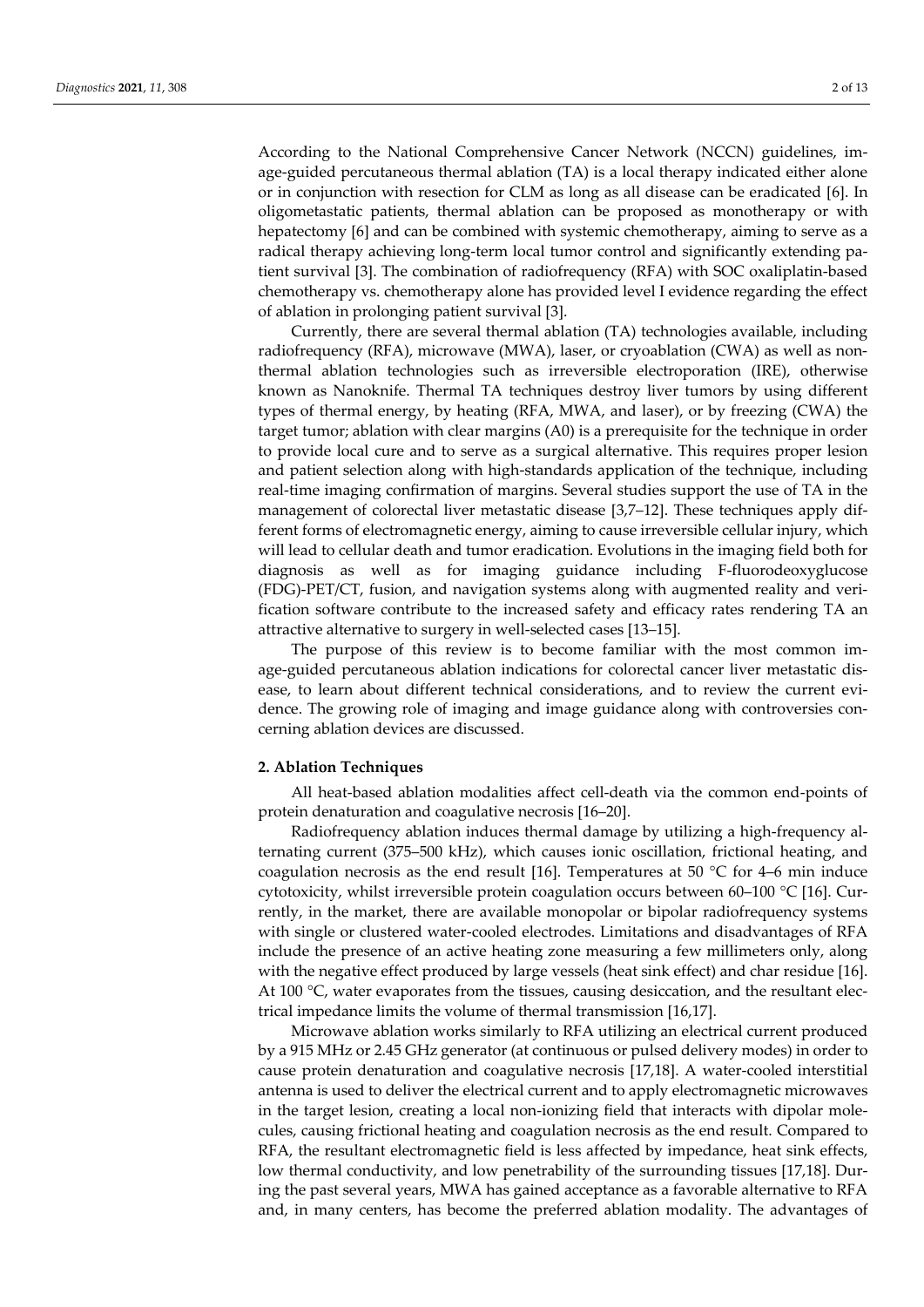microwave ablation include the ability to produce higher intra-tumoral temperatures, resulting in the creation of larger ablation zones in a shorter period of time; in addition, it can overcome heat sink effects and it seems to be related to lower intra-procedural pain [17,18].

Laser ablation or laser interstitial thermotherapy (LITT) utilizes a micrometer optical fiber with a bare tip that transmits infrared light (700–1200 nm) for heat production [19]. The fiber is connected to a neodymium: yttrium aluminum garnet (ND:YAG) generator or diode, which produces a precise wavelength. Factors affecting the amount the size of ablation zone include the fiber size, the wavelength used, the power and duration of the ablation session and the specific conduction and penetration parameters of the surrounding tissues [19].

Cryoablation utilizes extreme cold at temperatures of −40 °C in order to cause cellular death. One or more cryoprobes are inserted to the target lesion, aiming to create enough ice to cover the lesion and the necessary margins. Inside the cryoprobe, there is a hollow tube containing a smaller inner and a larger outer tubular part; argon gas travels from the inner to the outer tube at high pressure through a very narrow aperture, where it rapidly expands within the distal tip [20]. Due to the Joule–Thomson effect, there is heat extraction from the tip of the probe, which results in temperature drop and the formation of an ice ball [20,21]. The cryoablation session includes alternating freezing–thawing–freezing cycles. During the first freezing cycle, extracellular ice is formed, which at the thawing cycle, enters the cell due to osmotic diffusion and re-crystalizes. At the second freezing cycle, the size of intracellular crystals increases with subsequent rupture of the cellular membrane. Apart from this early cellular effect, there is a late vascular one as well, involving endothelial trauma, platelets, and microthrombi collection, with resultant ischemia and cellular death [20]. Up until now, there was limited evidence concerning the use of cryoablation for liver metastatic disease.

IRE is a non-heat-based ablation modality that utilizes electrical energy in terms of high voltage pulses that cause irreversible cellular membrane disruption and cellular death as the end result [22]. Although there is some heat development, the temperatures are sublethal at current factory-recommended settings; thus, the surrounding connective tissue should remain intact. General anesthesia and complete muscle relaxation are prerequisites for IRE in order to prevent generalized muscle contractions caused by the high voltage pulses [22]. At present, IRE for CLMs is reserved for lesions in challenging locations in an effort to prevent collateral damage mostly to central bile ducts [22].

## **3. Imaging for Diagnosis and Guidance**

Pre-ablation imaging serves for patient staging and eligibility for TA. Most commonly, imaging evaluation of patients with colorectal liver metastatic disease includes a baseline computed tomography exam of the chest, abdomen, and pelvis without and with contrast (non-contrast, arterial, portal venous, and delayed phases) [6,9]. Apart from the diagnostic and staging information, the pre-contrast CT scan of the liver resembles tumor visualization on ablation day and provides information on the potential need for pre-ablation contrast medium injection, image fusion system, or any other specific guidance or navigation needs [9]. MRI with diffusion and dynamic post-contrast medium sequences is an excellent imaging technique for detecting liver lesions of small size (as small as 3–4 mm of diameter); in particular, gadoxetate disodium (gadolinium EOB DTPA, Gd-EOB-DTPA, and gadoxetic acid) is a hepato-specific paramagnetic gadolinium-based contrast agent recommended in CLM [23]. Gadolinium-EOB-enhanced MRI is the most sensitive technique to assess liver metastatic disease, and in many centers, this liver-specific MRI constitutes the technique of choice for evaluation of CLM patients. A baseline whole body FDG-PET/CT as a metabolic imaging examination provides invaluable information for disease detection and is an excellent tool for early detection of progression [12]. FDG-PET/CT is governed by proven superiority when compared to CT or MRI alone concerning the staging of CLM patients and, when added to the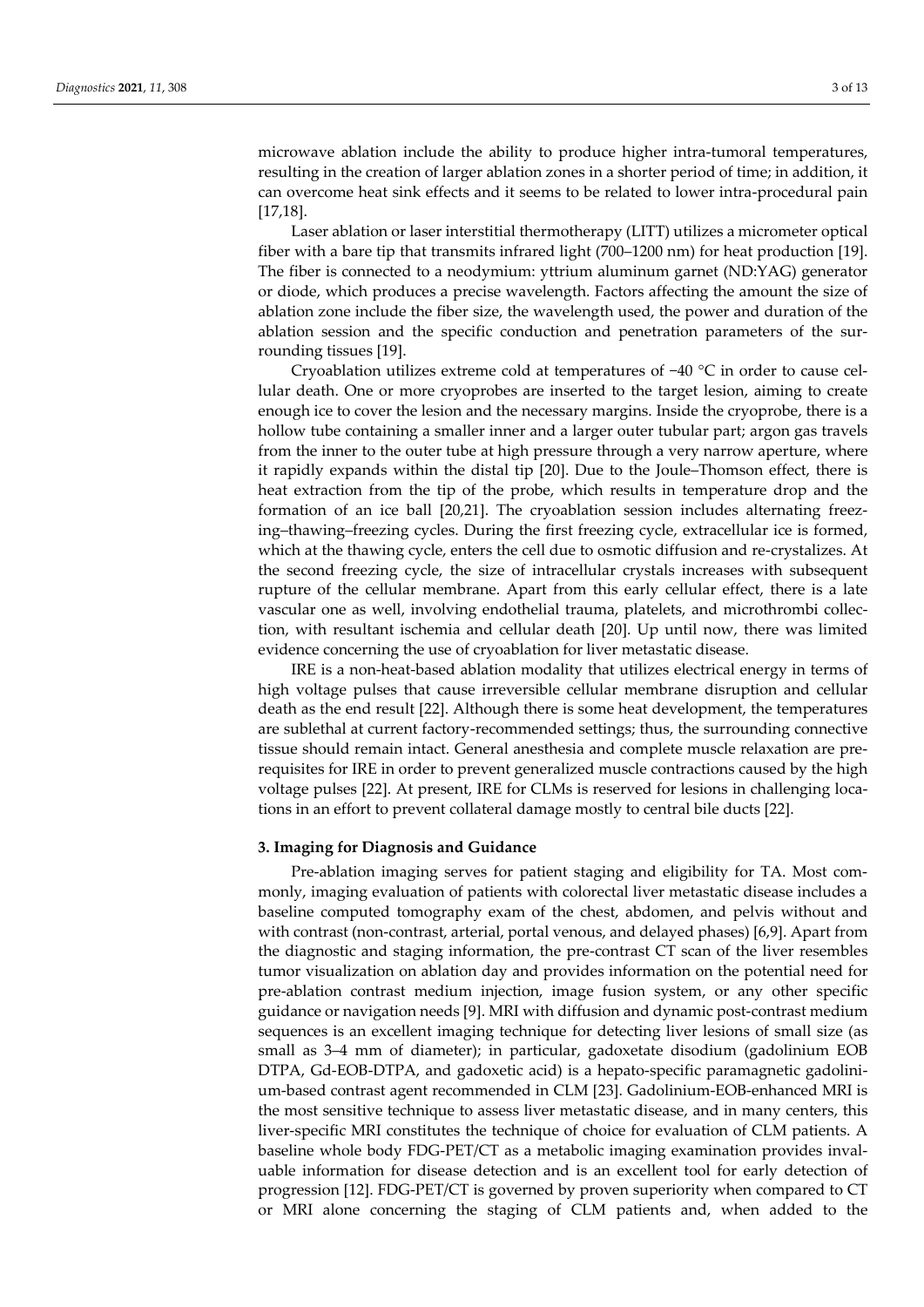pre-therapeutic algorithm, could change treatment plans in patients initially considered for percutaneous ablation [24].

Almost all diagnostic methods were used either solely or in combination (fusion imaging) for ablation guidance (Figures 1–3). Solbiati et al. evaluated 99 patients (202 liver colorectal metastases) who underwent ultrasound-guided radiofrequency ablation combined with systemic chemotherapy, reporting 3- and 10-year survival rates equivalent to those of most surgical series reported in the literature [7]. A prior study by the same group indicated that the application of contrast enhanced ultrasound (CEUS) can decrease the rate of un-ablated lesions from 16.1 to 5.9%, associated with favorable cost-effectiveness and patients' quality of life [25]. In a more recent study, Malone et al. concluded that the use of CEUS immediately post-ablation readily identifies residual viable tumor, enabling immediate re-treatment with resultant increases in overall treatment efficacy [26]. Mauri et al. have shown that intra-procedural CEUS seems to reduce cost per treated patient and hospital budget, allowing for immediate assessment of ablation results and reducing the number of subsequent ablations [27]. An alternative to the existing CEUS applications may be perfluorobutane contrast-enhanced ultrasonography that enables tumor visibility as discrete hypoechoic lesions [28].

Tsitskari et al. reported 96.8%, 68.7%, and 34.3% for 1-, 3-, and 5-year overall survival rates, respectively, for colorectal cancer patients with oligometastatic liver-only disease who underwent percutaneous computed tomography-guided microwave ablation [29]. Immediate assessment of margins with an intraprocedural contrast agent-enhanced CT scan and the performance of additional ablation, if necessary, has been shown to result in excellent local tumor control rates. Han et al. evaluated 365 CRC patients with 512 CLMs who underwent CT-guided RFA and immediate re-ablation in cases in which intra-procedural contrast agent-enhanced CT scan depicted tumor remnants; the authors reported 98% technical effectiveness at 92%, 41%, 30%, and 28% for 1-, 5-, 10-, and 15-year overall survival rates, respectively [30]. Shady at al. reported 94% technique effectiveness in 162 patients (233 liver colorectal metastases) that underwent computed tomography-guided ablation, whilst Ryan et al. concluded that split-dose FDG PET/CT may be a useful tool to provide both guidance and endpoint evaluation [5,31]. Cornelis et al. have shown that FDG-PET/CT, apart from guidance, can also be used as an immediate surrogate imaging biomarker of local tumor progression after percutaneous ablation of liver metastases [13]. The same authors demonstrated in a dedicated work for CLM that mean standardized uptake value (SUV) ratios were significantly higher not only in cases of viable tumor-positive immediate post-ablation biopsies but also in post-ablation negative viable tumors; thus, mean SUV ratio and minimum margin size can independently predict local tumor progression post-ablation [32]. Real-time FDG-PET/CT-guidance improves visibility, especially in less conspicuous tumors, and can improve rates of complete tumor ablation; however, it requires specific environment configurations and may increase procedure duration and cost [13]. During multi-probe stereotactic RFA, the electrodes are placed by means of an aiming device at a maximum inter-probe distance of 2 cm between the active tips throughout the tumor to the periphery of the lesion; Schullian et al. applied this technique in 64 consecutive patients with 217 recurrent CLMs post-hepatic resection, reporting 97.7% and 99.5% primary and secondary technical efficacy rates, respectively [9]. Magnetic resonance imaging for ablation guidance, however, at present is not widely available; it surpasses other imaging modalities in terms of near-real-time MR fluoroscopy for accurate applicator placement guided in different imaging planes and MR thermometry for evaluation of thermal energy delivery and lack of contrast agent need for peri-procedural assessment of the ablation zone. Winkelmann et al. evaluated 17 CRC patients with technically unresectable CLM who underwent a combination of surgical resection and MR-guided thermo-ablation, concluding that this is a safe and effective approach that can achieve long-term survival in this specific subpopulation of patients [33]. Ultrasound-based fusion imaging uses information from several prior imaging examinations into real-time guidance, combining a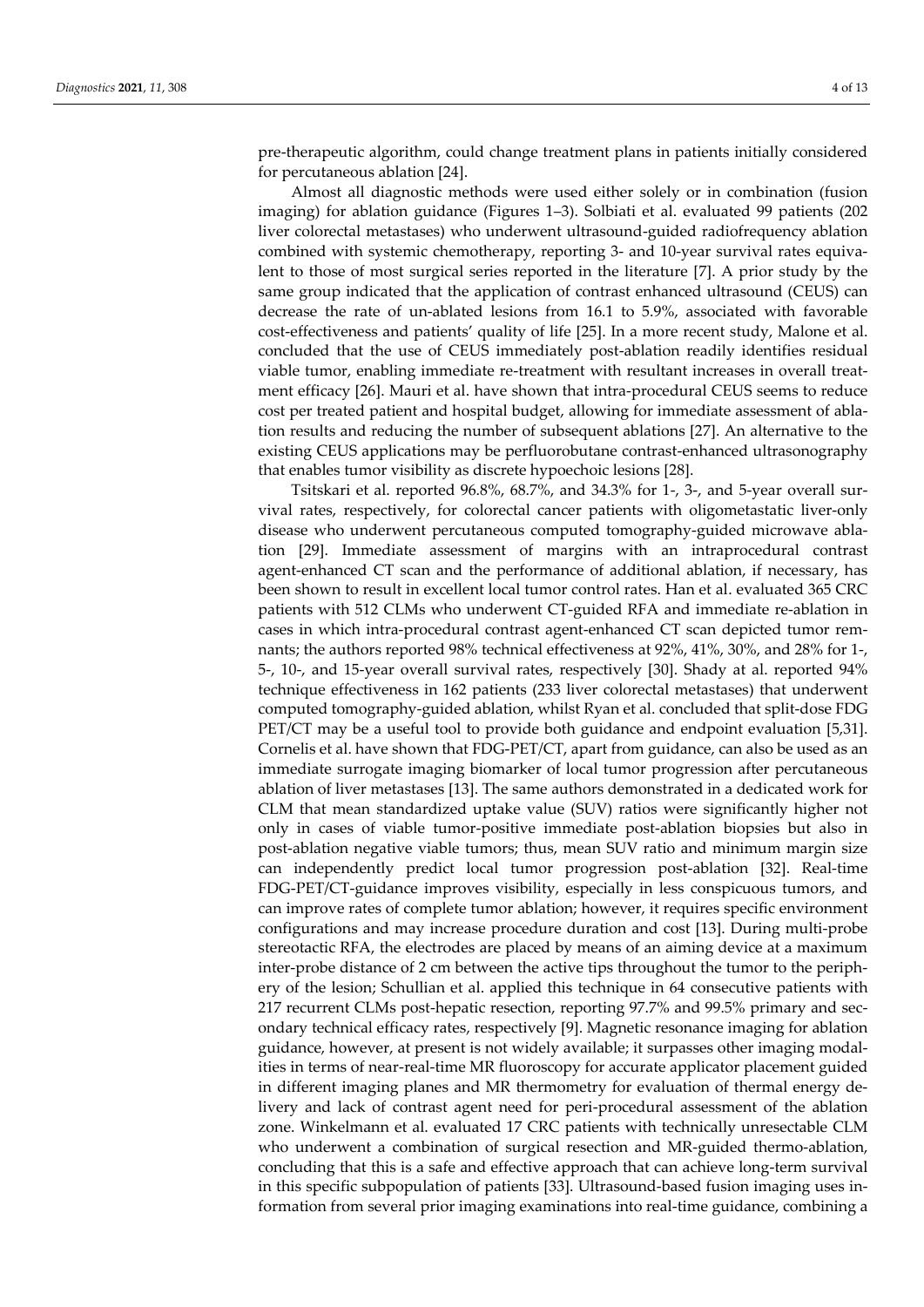lack of radiation (seen in ultrasound) and an extended field of view with easy image interpretation (coming from CT or MR). The advantages of fusion imaging include increased precision and reliability, low complexity and cost, and lack of radiation exposure; however, it requires dedicated ultrasound training and registration may be complex and, at times, less accurate. Difficulties in registration are common due to differences in patient position, patient breathing, or tumor location changes, especially after intraoperative maneuvers such as hydro-dissection [14].



**Figure 1.** A 60-year-old, female patient with a medical record of colorectal cancer and synchronous liver metastasis for which underwent surgery and chemotherapy presented with a PET avid new hepatic lesion (**A**). Contrast-enhanced computed tomography scan was not possible due to prior severe allergic responses; fusion imaging was used for ablation guidance (**B**). A radiofrequency electrode was inserted under fusion imaging, and ablation was performed with no need for iodinated contrast medium (**C**).

#### **4. Clinical Applications and Patient Selection**

Ruers et al. provided level I evidence that, in patients with initially unresectable liver metastatic disease, the addition of local treatment with RFA (with or without resection) to systemic FOLFOX [ Folinic acid (leucovorin) , Fluorouracil (5-FU), and Oxaliplatin (Eloxatin)] therapy significantly prolongs survival when compared to those treated with FOLFOX alone [3,34]. Size and number of target hepatic metastases are significant factors governing the efficacy and safety rates of percutaneous ablation; although the ideal target is a solitary lesion with a diameter <3 cm, universally acceptable indications include patients unwilling or unable to undergo surgery, with <5 metastases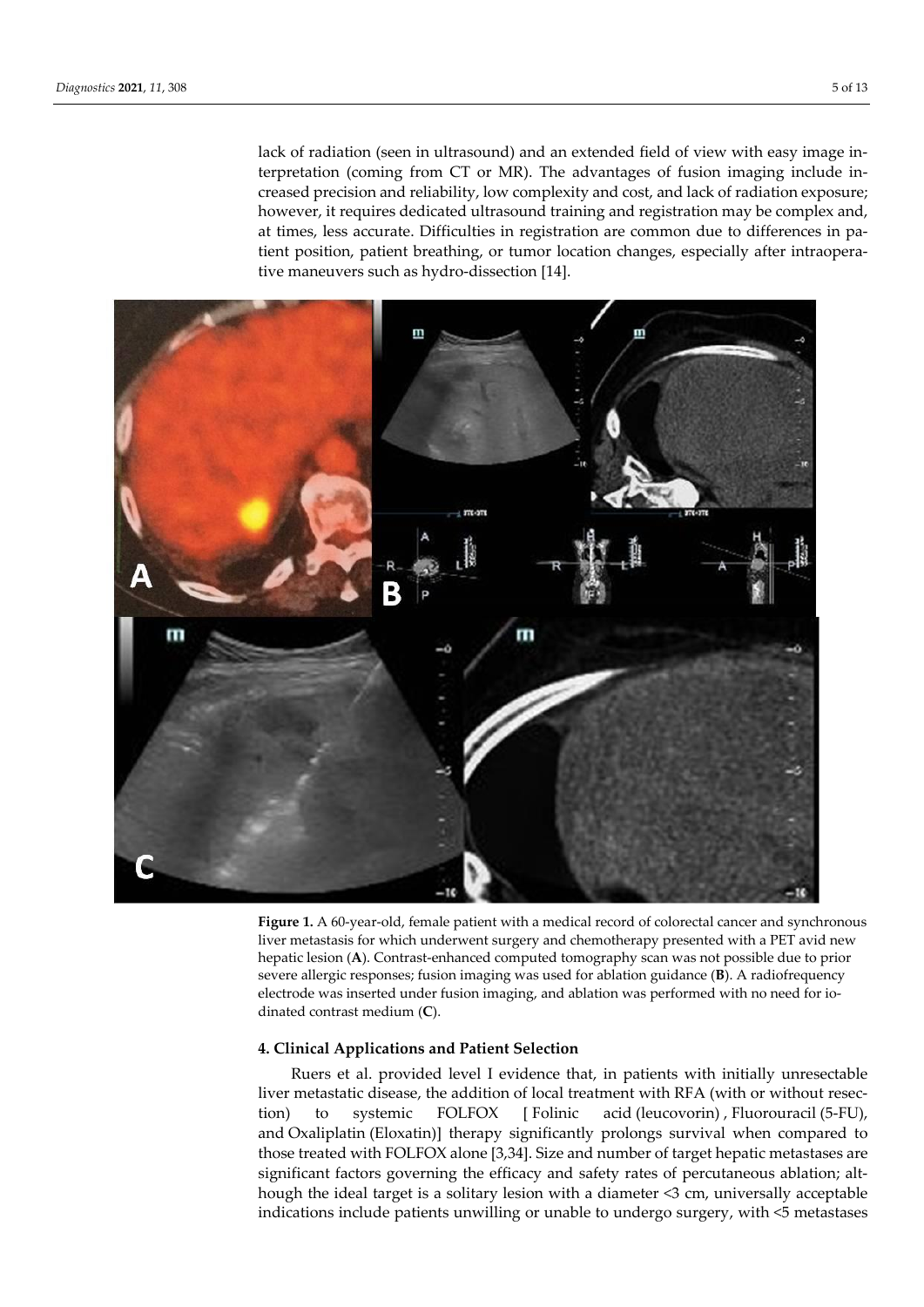each measuring less than 3 cm in diameter [1,2]. According to the recent "Standards of Practice on Thermal Ablation of Liver Tumours" published by the Cardiovascular and Interventional Radiological Society of Europe, percutaneous TA techniques are indicated for up to five colorectal liver metastases, each measuring <3 cm in diameter, present in either resectable or unresectable patients [35].

Similar to the results reported by studies evaluating data from post-surgical resection of CLMs, as far as percutaneous ablation is concerned, the number of metastases (usually more than three) seems to be an independent predictor factor of tumor recurrence; Siperstein et al. evaluated 234 patients reporting a significant overall median survival difference (27 versus 17 months) associated with the presence of fewer or more than three metastases at initial presentation [36]. The size of the target lesion is a well-known predictor of local recurrence post-ablation, affecting disease-free survival; Mulier et al. evaluated 5224 hepatic tumors undergoing percutaneous and intraoperative RFA, concluding that the local recurrence rate was higher for lesions with a diameter between 3 and 5 cm when compared to lesions <3 cm in diameter [37]. Additional factors affecting overall and local tumor progression-free survival rates post-TA include lymphovascular invasion at the time of primary resection, disease-free interval from initial diagnosis to the detection of liver metastasis under 12 months, and a CEA level higher than 30 ng/mL [5,38–40].

Molecular and proliferation markers (Ki67, thymidylate synthase, p53, KRAS, and BRAF) may contribute to the prediction of outcomes post-ablation, offering a valuable stratification tool for tumor-tailored therapeutic approach [11]. The identification of tumor Ki67 at the end of ablation is a strong independent predictor of local tumor progression and overall patient survival, with high Ki67 ratios, suggesting that these tumors may possess an ablation resistance mechanism [11,41]. Margins over 10 mm were associated with no local progression, especially in patients with KRAS wild-type disease, whereas in RAS mutant tumors, ablation margins larger than 10 mm are mandatory to achieve local cure and sustained local tumor control [42–47].

The safety margin constitutes a significant technical factor governing local tumor control and liver progression-free survival rate; a minimum of 5 mm safety margin is a prerequisite for successful ablation, whilst margins  $\geq 10$  mm have been correlated with sustained long-term local tumor progression free survival rates >95%, as reported in the studies by Calandri et al. and Shady et al. [42,43,48]. Sotirchos et al. reported that an ablation margin of at least 5 mm accompanied by biopsy-proven complete tumor necrosis without identification of tumor cells in the ablation zone is also associated with a local progression-free survival of 97% at 30 months from treatment [41]. This may be a valuable strategy, especially in patients with underlying risk factors such as prior exposure to arterial chemotherapy or preexisting biliary dilatation, where margins over 10 mm may be an additional risk factor for biliary complication [43].

An assessment of the safety margin is of critical importance; Wang et al. evaluated 73 patients with 94 previously untreated CLM that underwent RFA, concluding that a minimal margin of the ablation zone uniformly larger than 5 mm at 4–8 weeks post-ablation CT is associated with the best local tumor control [49]. Since 2D evaluation is challenging and governed by insufficient discrimination power, multiplanar, stereotactic volumetric assessment seems to provide more reliable measurements [46,50]. Real-time assessment of the ablation zone with 3D techniques as well as the development of assays to confirm complete tumor eradication or to identify residual disease are critical for the optimization of TA [50–52]. Imaging software with volumetric assessment of the peri-ablational safety margin can be used for real-time ablation confirmation and are critical for the evaluation of safety margins. Trying to visually evaluate the margins around an irregular ablation volume illustrated on axial images can be biased and can end in errors. Measurement of ablation margins and thus identification of a treated patient at risk for local tumor progression can be objective and with improved discrimination value when a three-dimensional software with volumetric assessment of the pe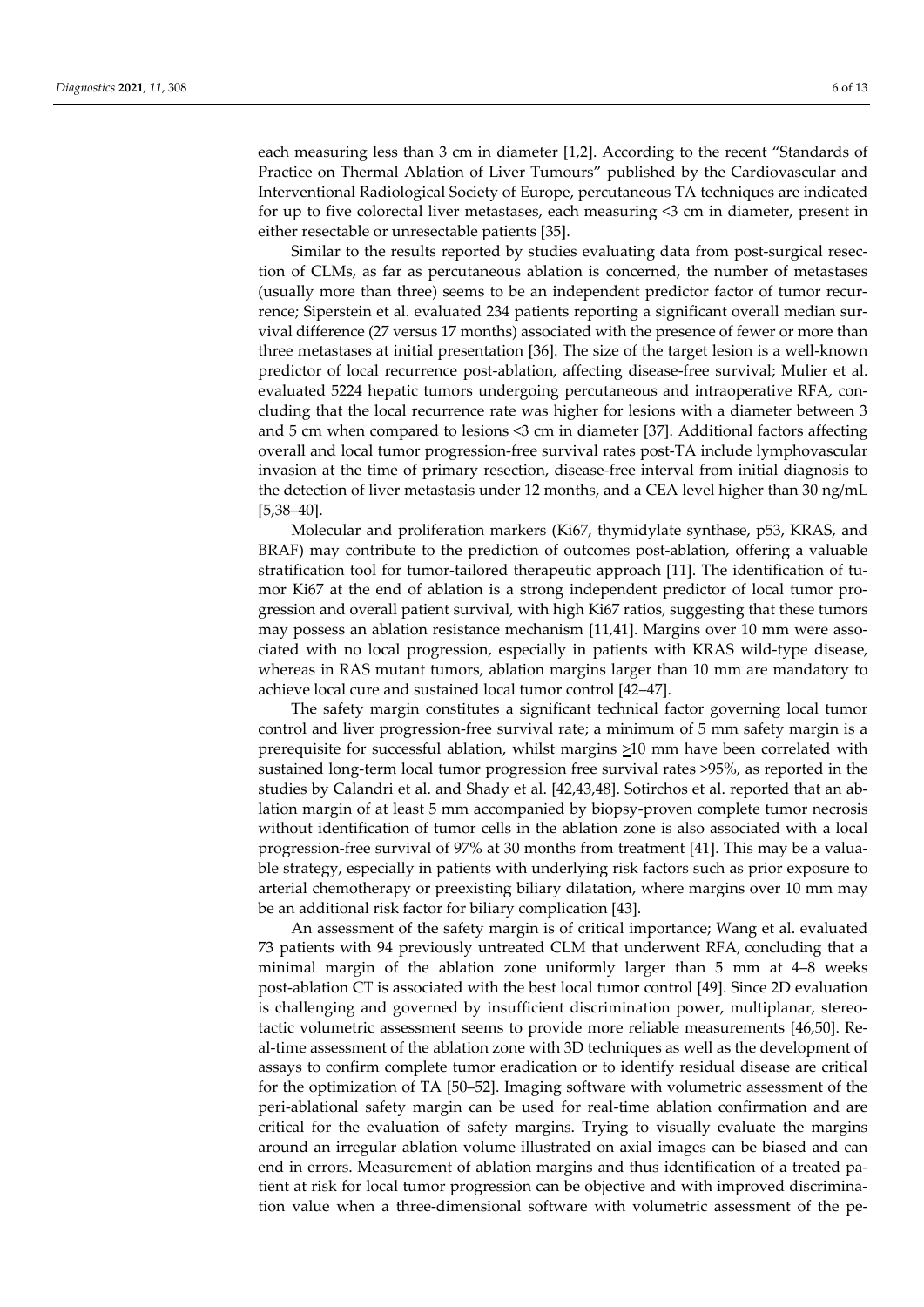ri-ablational safety margin is used intraoperatively. These software when used intraoperatively can increase not only the reliability of ablation planning but also the technique's efficacy and safety. Laimer et al. evaluated 45 CRC patients with 76 CLM who underwent stereotactic RFA and intraoperatively used a nonrigid registration software for assessment of the percentage of predetermined peri-ablational 3D safety margins and CRLMs successfully ablated; the authors concluded that application of such a software providing image fusion of pre- and postinterventional CT scans is feasible and could represent a useful tool, indicating treatment success in daily clinical practice (100% 3D safety margin of 3 mm and at least 90% 3D safety margin of 6 mm can predict treatment success) [53].



**Figure 2.** A 82-year-old, female patient with a medical record of colorectal cancer (operated) and a solitary PET avid liver metastasis depicted 9 months post-initial diagnosis (**A**). Due to comorbidities and in agreement with the patient's desire, the tumor board decision was percutaneous microwave ablation, which was performed under computed tomography guidance (**B**). Contrast-enhanced computed tomography scan (portal venous phase) illustrates the zone of necrosis immediately post-ablation in axial (**C**) and coronal reconstructions (**D**).

There is currently no clear evidence supporting the superiority of one ablation technique over the other. Microwaves are less affected by the "heat-sink" effect of any kind of impedance-driven performance and achieve temperatures over 100 °C, producing a relatively larger ablation volumes in a shorter period time without the need for grounding pads placement [54,55]. Radiofrequency and microwave ablation for colorectal cancer liver metastatic disease are governed by similar technical efficacies and local progression rates, although microwaves provide better results in perivascular tumors [42].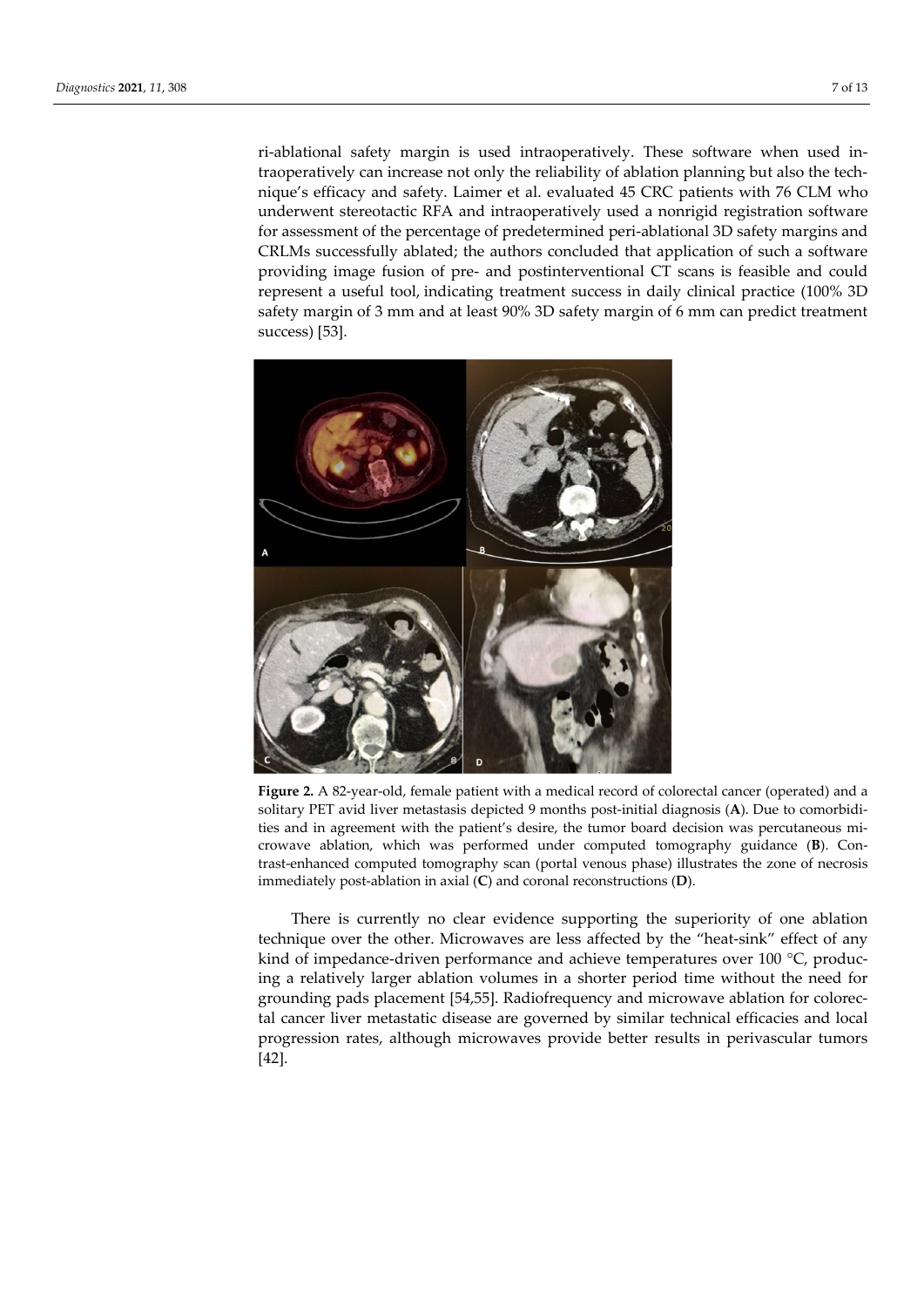

**Figure 3.** A 80-year-old, male patient with a medical record of colorectal cancer (operated) and a solitary PET avid liver metastasis right next to the junction of hepatic veins depicted 6 months post-initial diagnosis (**A**). Due to lesion location and in agreement with the patient's will, the tumor board decision was percutaneous microwave ablation, which was performed under computed tomography guidance (**B**). Contrast-enhanced computed tomography scan (portal venous phase) illustrates the zone of necrosis immediately post-ablation (**C**). MRI 6 months post-ablation shows a lack of contrast medium uptake related to a successful ablation session (**D**).

Throughout the literature, there are limited data supporting IRE application for colorectal liver metastatic disease, focusing mainly on tumors in locations considered high risk for collateral damage if treated by TA or surgery [56]. A recent meta-analysis including all TA techniques for resectable colorectal liver metastases concluded that MWA is superior to RFA with regard to 3-year disease-free survival (60% vs. 24%) as well as overall survival (70% vs. 60%) rates [57].

# **5. Contraindications and Complications**

Contraindications to TA techniques for colorectal cancer liver metastatic disease include lesions located at <1 cm distance from the main biliary duct, significant ascites along the applicator path, and untreatable or unmanageable coagulopathy [35].

Common side effects post-ablation of CLMs include pain and post-ablation syndrome [36]. Pain is usually not severe and self-resolving; its frequency and intensity are related to the size and of the ablation zone and its proximity to a hepatic capsule. Apart from pain 3–5 days post-ablation, a self-limited flu-like illness with low-grade fever, malaise, nausea, and/or vomiting (post-ablation syndrome) may be present, related to an inflammatory response to the ablated necrotic. Management of the aforementioned side effects is symptomatic.

Complications can be puncture- or ablation-related. Puncture-related complications include intraperitoneal bleeding, pneumothorax, and hemothorax, whilst ablation-related adverse events include bowel perforation; portal vein thrombosis; liver abscess; bile duct injury including, strictures, bilomas, and bile leaks; as well as cholecystitis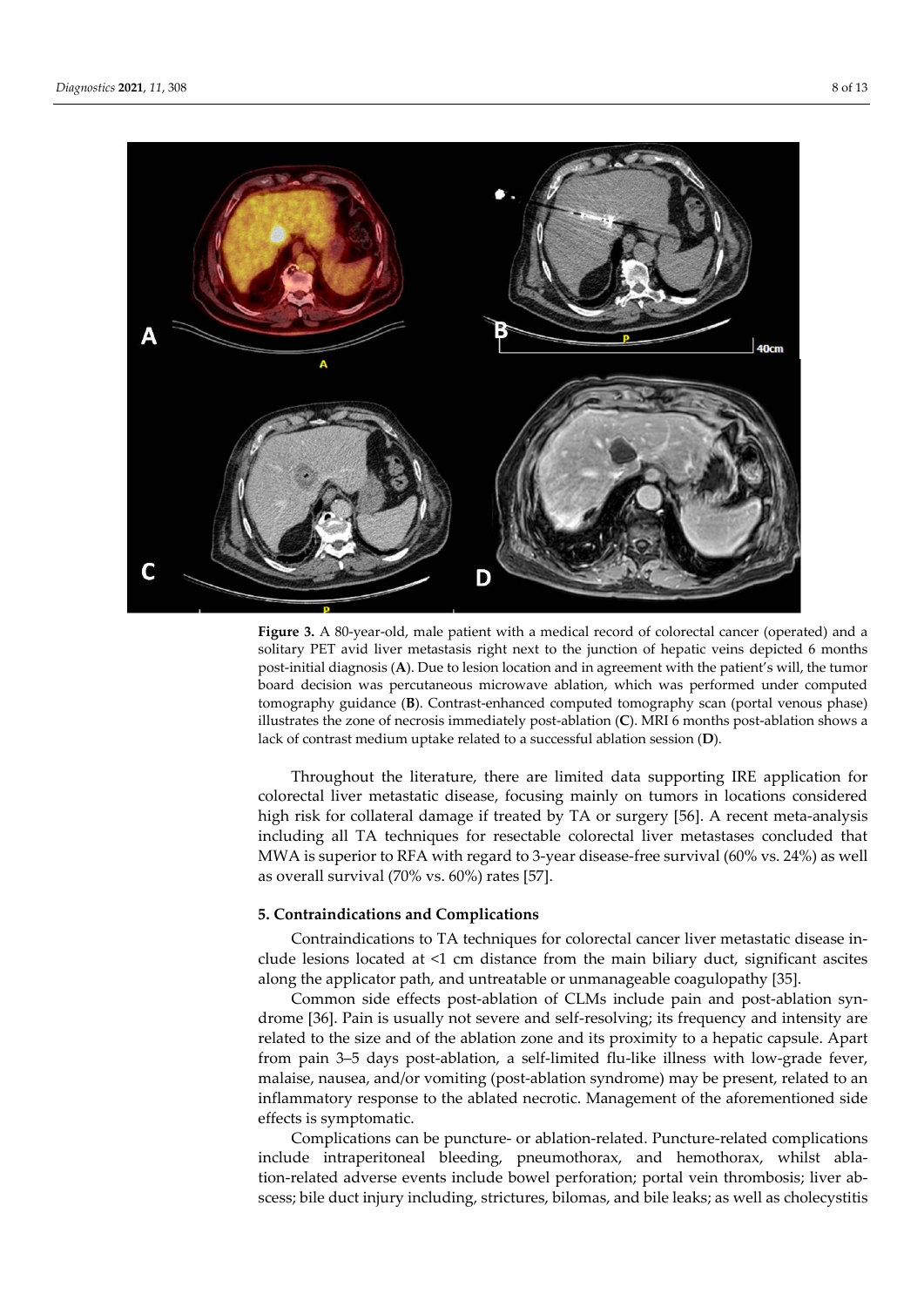[35]. Biliary injury is generally very rare, although a relatively higher risk for biliary injury has been recently reported in patients that were previously treated with intrahepatic arterial chemotherapy, preexisting biliary dilatation, and exposure to Avastin, especially when treated with margins over 10 mm [44]. Guidelines for evaluation of the bleeding risk and management of coagulopathy in patients planned for liver thermal ablation are summarized in a joint paper published by Society of Interventional Radiology(SIR), Cardiovascular and Interventional Radiological Society of Europe (CIRSE) and the Canadian Society of Interventional Radiology [58]. Complications grading from 2 to 6 according to the CIRSE classification system may appear in <5% of the treated cases [59]. Gastrointestinal perforation as a result of ablation is a rare complication (<0.2% of the cases) clearly affecting morbidity and mortality [60,61]. Ancillary techniques such as hydro- or gas dissection as well as balloon interposition techniques increase the safety of ablation whenever the target tumor lies close to a critical structure, and in the case of a peribiliary lesion, fluid instillation can be performed through the placement of a nasobiliary or biliary drainage for endoluminal cooling or warming depending on the TA technique applied [35,62].

#### **6. Comparing Percutaneous Ablation to Other Therapies**

Combining percutaneous TA with SOC chemotherapy for CLM is supported by the results of the EORTC-CLOCC trial that achieved long-term disease control and significant patient survival benefit (with very low morbidity) that proved the value of ablation as an adjuvant to chemotherapy over chemotherapy alone [4]. The NCCN guidelines indicate that ablation is recommended alone or in combination with resection for the treatment of CLM as long as all visible disease can be eradicated [6]. Clinical outcomes of percutaneous ablation are certainly improving, with five-year survival rates over 50% in most recent series, similar to those of surgical resection [7–12]. Comparisons of partial hepatectomy to percutaneous microwave ablation or of partial hepatectomy plus thermal ablation to larger hepatectomy resulted in comparable survival and complication rates [4]. At present, in everyday clinical practice, reasons for selecting percutaneous TA techniques over surgical approaches include a small peripheral tumor that can be ablated with margins, patients with co-morbidities, inadequate future liver remnant, patient's choice, and difficult anatomical location of the target lesion. A non-measurable parameter affecting both treatment decision and outcome is the location of the target lesion. The extension of hepatectomy clearly associated with morbidity is related not only to lesion size but also to location. For centrally located lesions where hepatectomy would result in the removal of a large parenchymal volume, percutaneous ablation could provide similar efficacy and success at lower complication and morbidity rates without the relevant loss of liver parenchyma [63]. Percutaneous ablation can be the first choice in resectable patients too as long as the tumor can be ablated with margins and within the test of time theory that mandates close imaging follow-up; this is safer than performing resection because it allows the biology of the disease to express itself while a local cure similar to surgery is provided but with much less morbidity [64]. The test of time approach spares a significant number of patients that have multifocal progression, a morbid procedure that would offer no oncological benefit [64].

Both surgery and ablation are recommended and preferred to radiotherapy [6,15]. This is because the current evidence for stereotactic body radiotherapy (SBRT) in the management of colorectal cancer liver metastatic disease is sparse [57]. Numerous ablation papers in the literature report 3-year survival rates up to 88.6%, 5-year survival rates up to 53%, whilst longer survival rates at 7–10 years range from 18.0 to 35.9%; these rates are significantly higher than those reported after SBRT [2,29,30–34,46,56]. Percutaneous ablation destructs the target tumor with a safety margin of normal parenchyma sparing the uninvolved hepatic tissue. This is in opposition to SBRT application that affects a greater amount of normal liver parenchyma via the surrounding radiation portals with resultant liver toxicity [65]. Repeat treatment with SBRT is thus more likely to lead to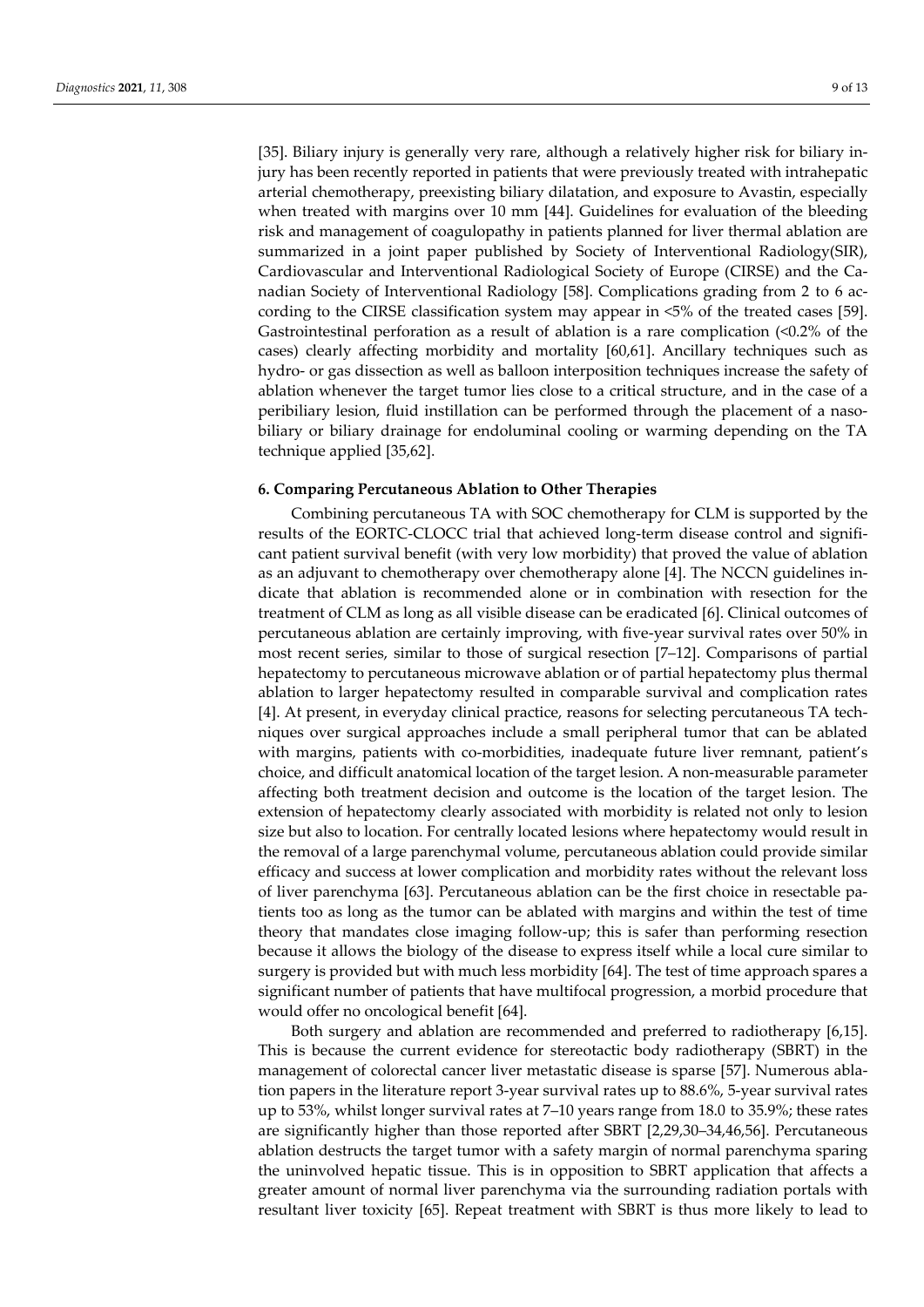liver toxicity or even failure. On the contrary, percutaneous ablation easily permits repeated TA with limited toxicity and affording identical survival to those that can be treated for subsequent tumors and local tumor progression (LTP) as to those treated for a solitary tumor [5,7]. Compared to SBRT, percutaneous thermal ablation offers better oncologic outcomes at a lower cost and a single session, unlike the high-cost, multiple sessions requiring SBRT [66].

# **7. Conclusions**

Thermal ablation is a tumor therapy with local curative intent, offering significant and sustained local tumor control. The addition of thermal ablation to chemotherapy provides survival benefits at lower morbidity, mortality, and cost. The ablation margin is the most important, single technical factor in optimizing local tumor control. Tumor size and number, location, biology, and genetics are additional factors that can affect efficacy and safety. Percutaneous ablation can be compared only to surgical approaches in terms of survival rates offering lower complication rates. Ablation standardization in terms of predictability and reliability with the use of immediate treatment assessments is the quest of our era.

**Author Contributions:** conceptualization, C.T.S. and D.K.F.; methodology, D.K.F.; validation, C.T.S., D.K.F., and A.K.; formal analysis, C.T.S., D.K.F., and A.K.; investigation, C.T.S., G.V. and D.K.F.; resources, C.T.S., G.V. and D.K.F.; data curation, C.T.S., D.K.F., and A.K.; writing—original draft preparation, D.K.F., G.V.; writing—review and editing, C.T.S. and D.K.F.; visualization, C.T.S. and D.K.F.; supervision, C.T.S., A.K., and D.K.F.; project administration, C.T.S., G.V., D.K.F., and A.K. All authors have read and agreed to the published version of the manuscript.

**Funding:** This research received no external funding.

**Institutional review board statement:** IRB approval was not required for the present review paper.

**Informed consent statement:** Written informed consent has been obtained from the patient(s) to publish this paper.

**Conflicts of interest:** C.T.S received research support through National Institute of Health (NIH) R01 CA240569-01. He received research support from SIRTEX Medical Inc. and Boston Scientific/BTG. He has served as a paid, consultant/advisory board member for J&J/ Ethicon; Terumo; BTG/Boston Scientific and Varian. D.K.F. has served as a paid, consultant/advisory board member for Medtronic, BTG, and Cannon.

### **References**

- 1. Van Cutsem E.; Cervantes A.; Adam R.; Sobrero A.; Van Krieken JH.; Aderka D.; Aranda Aguilar E.; Bardelli A.; Benson A.; Bodoky G.; et al. ESMO consensus guidelines for the management of patients with metastatic colorectal cancer. *Ann. Oncol.* **2016**, *27*, 1386–1422.
- 2. Gillams, A.; Goldberg, N.; Ahmed, M.; Bale, R.; Breen, D.; Callstrom, M.; Chen MH.; Choi BI.; de Baere T.; Dupuy D.; et al. Thermal ablation of colorectal liver metastases: a position paper by an international panel of ablation experts, the interventional oncology sans frontières meeting 2013. *Eur. Radiol.* **2015**, *25*, 3438–3454.
- 3. Ruers, T.; Van Coevorden, F.; Punt, C.J.A.; Pierie, J.P.E.N.; Rinkes, B.I.; Ledermann, J.A.; Poston G.; Bechstein W.; Lentz MA.; Mauer M.; Folprecht G.; et al. Local treatment of unresectable colorectal liver metastases: results of a randomized phase II Trial. *JNCI* **2017**, *109*, doi:10.1093/jnci/djx015.
- 4. Meijerink, M.R.; Puijk, R.S.; van Tilborg, A.A.J.M.; Henningsen, K.H.; Fernandez, L.G.; Neyt, M.; Heymans J.; Frankema JS.; de Jong KP.; Richel DJ.; et al. Radiofrequency and microwave ablation compared to systemic chemotherapy and to partial hepatectomy in the treatment of colorectal liver metastases: a systematic review and meta-analysis. Cardiovasc. Interv. Radiol. 2018, 41, 1189–1204.
- 5. Shady, W.; Petre, E.N.; Gonen, M.; Erinjeri, J.P.; Brown, K.T.; Covey, A.M.; Alago W.; Durack J.; Maybody M.; Brody LA.; et al. Percutaneous radiofrequency ablation of colorectal cancer liver metastases: factors affecting outcomes—a 10-year experience at a single center. *Radiology* **2016**, *278*, 601–611.
- 6. National Comprehensive Cancer Network. Colon cancer (Version 1.2020). Available online: http://www.nccn.org/professionals/physician\_gls/pdf/colon. pdf (accessed on 21 January 2020).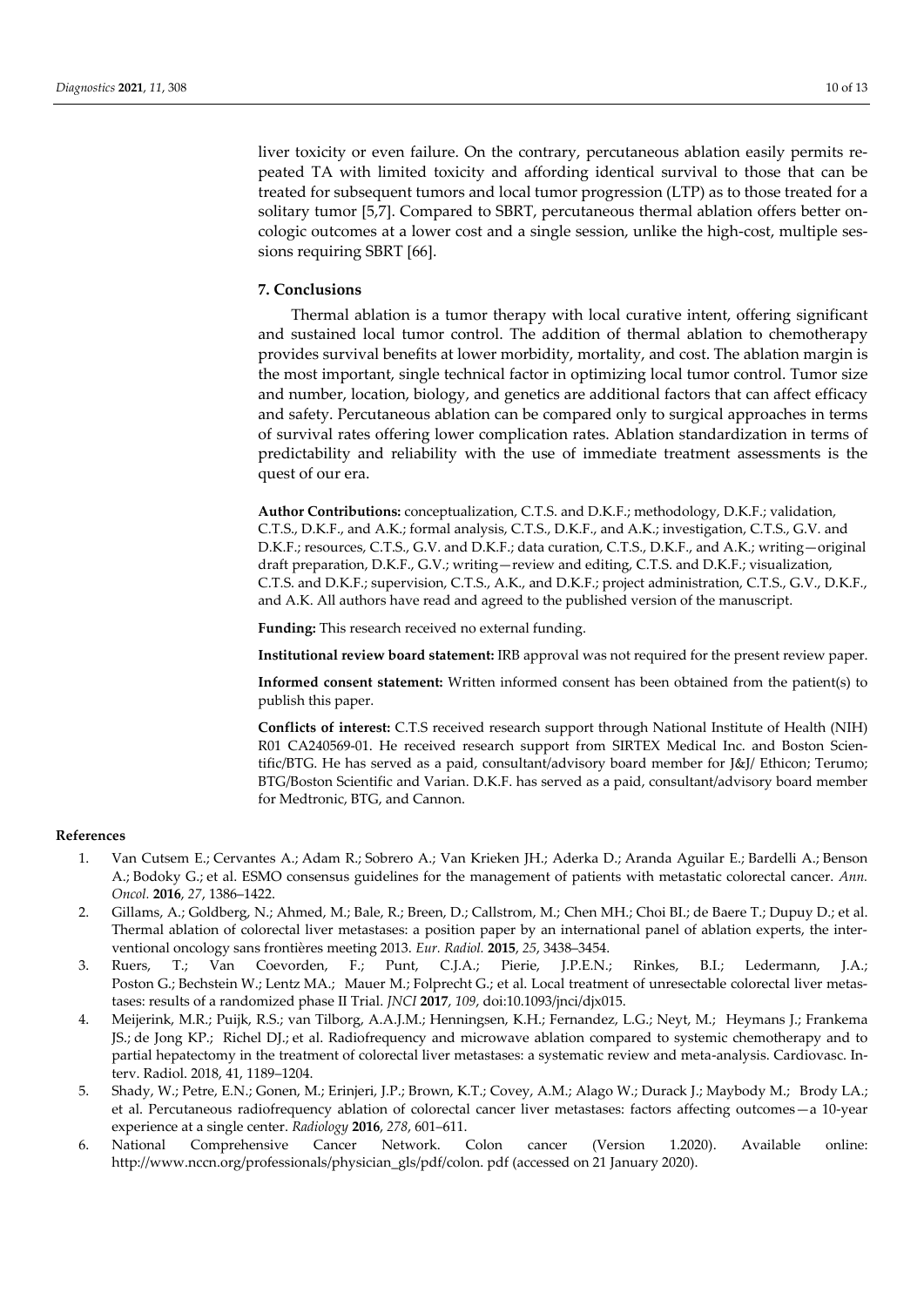- 7. Solbiati, L.; Ahmed, M.; Cova, L.; Ierace, T.; Brioschi, M.; Goldberg, S.N. Small liver colorectal metastases treated with percutaneous radiofrequency ablation: local response rate and long-term survival with up to 10-year follow-up. *Radiology* **2012**, *265*, 958–968.
- 8. Gillams, A.R.; Lees, W.R. Five-year survival in 309 patients with colorectal liver metastases treated with radiofrequency ablation. *Eur. Radiol.* **2009**, *19*, 1206–1213.
- 9. Schullian, P.; Johnston, E.W.; Putzer, D.; Laimer, G.; Waroschitz, G.; Braunwarth, E.; Amann, A.; Maglione, M.; Bale, R. Stereotactic radiofrequency ablation (SRFA) for recurrent colorectal liver metastases after hepatic resection. *Eur. J. Surg. Oncol.* 2020, S0748–S7983, 30806–4.
- 10. Kamarinos, V.N.; Kaye, E.A.; Sofocleous, C.T. Image-guided thermal ablation for colorectal liver metastases. *Tech Vasc Interv Radiol*. **2020**, *23*, 672.
- 11. Camacho, J.C.; Petre, E.N.; Sofocleous, C.T. Thermal ablation of metastatic colon cancer to the liver. *Semin. Intervent. Radiol*. **2019**, *36*, 310–318.
- 12. Nieuwenhuizen, S.; Puijk, R.S.; van den Bemd, B.; Aldrighetti L.; Arntz M.; van den Boezem PB.; Bruynzeel AME.; Burgmans MC.; de Cobelli F.; Coolsen MME.; et al. Resectability and ablatability criteria for the treatment of liver only colorectal metastases: multidisciplinary consensus document from the COLLISION trial group. *Cancers (Basel)* **2020**, *12*, 1779.
- 13. Cornelis, F.; Sotirchos, V.; Violari, E.; Sofocleous, C.T.; Schoder, H.; Durack, J.C.; Siegelbaum, R.H.; Maybody, M.; Humm, J.; Solomon, S.B. 18F-FDG PET/CT is an immediate imaging biomarker of treatment success after liver metastasis ablation. *J. Nucl. Med.* **2016**, *57*, 1052–1057.
- 14. Mauri, G.; Gennaro, N.; De Beni, S.; Ierace, T.; Goldberg, S.N.; Rodari, M.; Solbiati, L.A. Real-time US-(18)FDG-PET/CT image fusion for guidance of thermal ablation of (18)FDG-PET-positive liver metastases: the added value of contrast enhancement. *Cardiovasc. Intervent. Radiol*. **2019**, *42*, 60–68.
- 15. Solbiati, L.; Gennaro, N.; Muglia, R. Augmented reality: from video games to medical clinical practice. *Cardiovasc. Intervent. Radiol.* **2020**, *43*, 1427–1429.
- 16. Hong, K.; Georgiades, C.S. Radiofrequency ablation: mechanism of action and devices. In *Percutaneous tumor ablation. Strategies and Techniques*; Hong, K., Georgiades, C.S., Eds.; Thieme: Stuttgart, Germany, 2011; Volume 21, pp. S179–S186.
- 17. Wolf, F.; Dupuy, D.E. Microwave ablation: mechanism of action and devices. In *Percutaneous tumor ablation. Strategies and Techniques*; Hong, K., Georgiades, C.S., Eds.; Thieme: Stuttgart, Germany, 2011; pp. 27–43.
- 18. Lubner, M.G.; Brace, C.L.; Hinshaw, J.L.; Lee, F.T., Jr. Microwave tumor ablation: mechanism of action, clinical results, and devices. *J. Vasc. Interv. Radiol.* 2010, 21, S192–S203.
- 19. Filippiadis, D.; Mauri, G.; Marra, P.; Charalampopoulos, G.; Gennaro, N.; De Cobelli, F. Percutaneous ablation techniques for renal cell carcinoma: current status and future trends. *Int. J. Hyperth.* **2019**, *36*, 21–30.
- 20. Georgiades, C.S.; Marx, J.K. Cryoablation: mechanism of action and devices. In *Percutaneous tumor ablation. Strategies and Techniques*; Hong, K., Georgiades, C.S., Eds.; Thieme: Stuttgart, Germany, 2011; pp. 15–26.
- 21. Filippiadis, D.; Efthymiou, E.; Tsochatzis, A.; Kelekis, A.; Prologo, J.D. Percutaneous cryoanalgesia for pain palliation: Current status and future trends. *Diagn. Interv. Imaging* 2020 3, S2211–S5684, doi:10.1016/j.diii.2020.11.007.
- 22. Geboers, B.; Scheffer, H.J.; Graybill, P.M.; Ruarus, A.H.; Nieuwenhuizen, S.; Puijk, R.S.; van den Tol, P.M.; Davalos, R.V.; Rubinsky, B.; de Gruijl, T.D.; et al. High-Voltage Electrical Pulses in Oncology: Irreversible Electroporation, Electrochemotherapy, Gene Electrotransfer, Electrofusion, and Electroimmunotherapy. *Radiology* **2020**, *295*, 254–272.
- 23. Ghorra, C.; Pommier, R.; Piveteau, A.; Brandt, R.L.; Vilgrain, V.; Terraz, S.; Ronot, M. The diagnostic performance of a simulated "short" gadoxetic acid-enhanced MRI protocol is similar to that of a conventional protocol for the detection of colorectal liver metastases. *Eur. Radiol*. **2020**, doi:10.1007/s00330-020-07344-0.
- 24. McLoney, E.D.; Isaacson, A.J.; Keating, P. The Role of PET Imaging Before, During, and After Percutaneous Hepatic and Pulmonary Tumor Ablation. *Semin. Intervent. Radiol.* **2014**, *31*, 187–192.
- 25. Solbiati, L.; Ierace, T.; Tonolini, M.; Cova, L. Guidance and monitoring of radiofrequency liver tumor ablation with contrast-enhanced ultrasound. *Eur. J. Radiol*. **2004**, *51*, S19–S23.
- 26. Malone CD.; Fetzer DT.; Monsky WL.; Itani M.; Mellnick V.; Velez PA.; Middleton WD.; Averkiou MA.; Ramaswamy RS. Contrast-enhanced US for the Interventional Radiologist: Current and Emerging Applications. *Radiographics* **2020**, *40*, 562–588.
- 27. Mauri, G.; Porazzi, E.; Cova, L.; Restelli, U.; Tondolo, T.; Bonfanti, M.; Cerri, A.; Ierace, T.; Croce, D.; Solbiati, L. Intraprocedural contrast-enhanced ultrasound (CEUS) in liver percutaneous radiofrequency ablation: clinical impact and health technology assessment. *Insights Imaging* **2014**, *5*, 209–216.
- 28. Shi, H.; Ong, Y.T.; Gogna, A.; Venkatanarasimha, N.; Sanamandra, S.K.; Leong, S.; Irani, F.G.; Lo, R.H.G.; Too, C.W. Perfluorobutane contrast-enhanced ultrasonography: a new standard for ultrasonography-guided thermal ablation of sonographically occult liver tumours? *Singap. Med. J*. **2020**, 1–20, doi:10.11622/smedj.2020061.
- 29. Tsitskari, M.; Filippiadis, D.; Zavridis, P.; Mazioti, A.; Vrachliotis, T.; Alevizos, L.; Brountzos, E.; Kelekis, N. Efficacy and safety of percutaneous computed tomography-guided microwave ablation for colorectal cancer, oligometastatic liver-only disease: a single center's experience. *Ann. Gastroenterol*. **2021**, *34*, 61–67.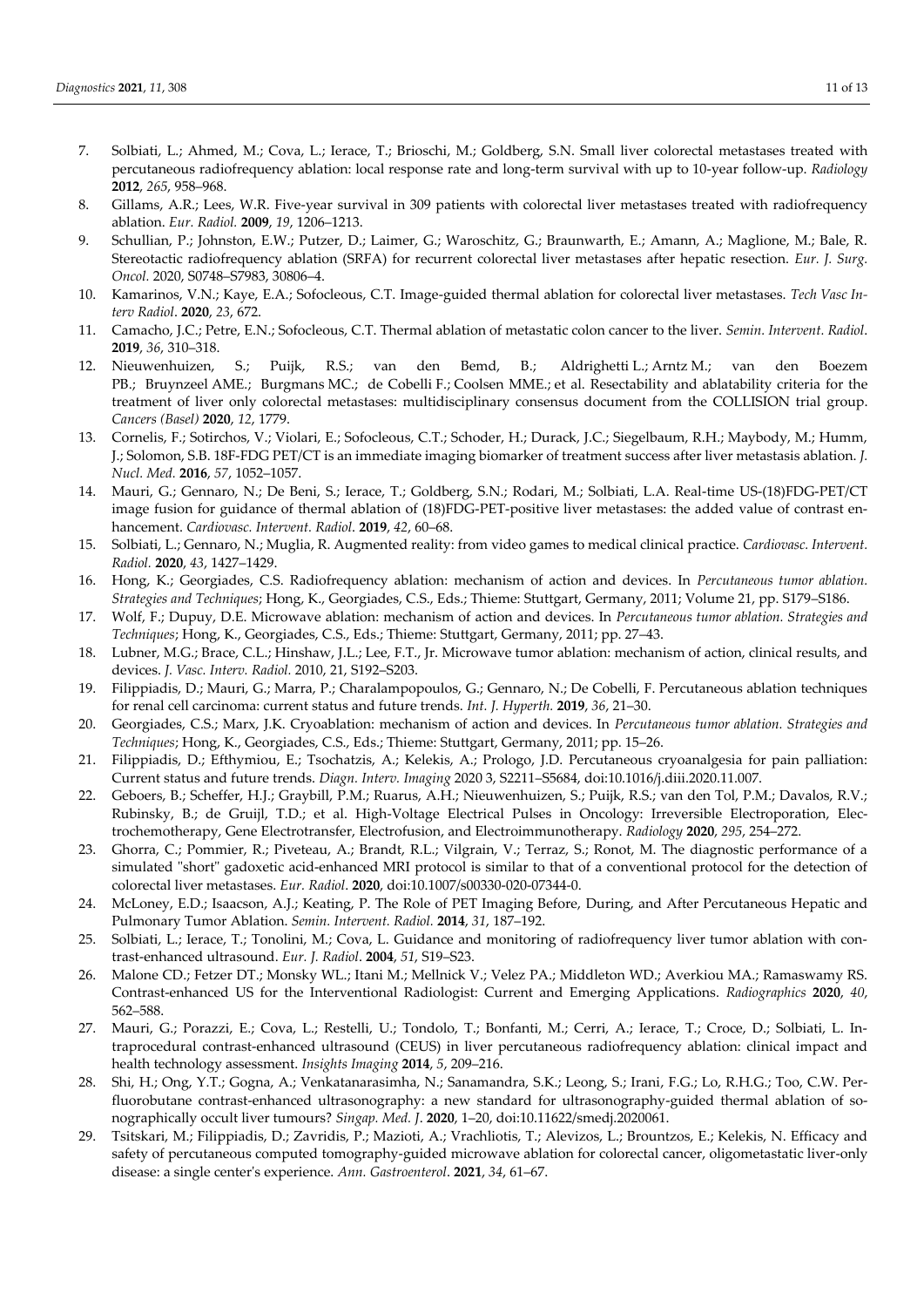- 30. Han K.; Kim JH.; Yang SG.; Park SH.; Choi HK.; Chun SY.; Kim PN.; Park J.; Lee M. A single-center retrospective analysis of periprocedural variables affecting local tumor progression after radiofrequency ablation of colorectal cancer liver metastases. *Radiology* **2020**, doi10.1148/radiol.2020200109.
- 31. Ryan, E.R.; Sofocleous, C.T.; Schöder, H.; Carrasquillo, J.A.; Nehmeh, S.; Larson, S.M.; Thornton, R.; Siegelbaum, R.H.; Erinjeri, J.P.; Solomon, S.B. Split-dose technique for FDG PET/CT-guided percutaneous ablation: a method to facilitate lesion targeting and to provide immediate assessment of treatment effectiveness. *Radiology* **2013**, *268*, 288–295, doi:10.1148/radiol.13121462.
- 32. Cornelis, F.H.; Petre, E.N.; Vakiani, E.; Klimstra, D.; Durack, J.C.; Gonen, M.; Osborne, J.; Solomon, S.B.; Sofocleous, C.T. Immediate postablation 18F-FDG injection and corresponding SUV are surrogate biomarkers of local tumor progression after thermal ablation of colorectal carcinoma liver metastases. *J. Nucl. Med*. **2018**, *59*, 1360–1365.
- 33. Winkelmann, M.T.; Archid, R.; Gohla, G.; Hefferman, G.; Kübler, J.; Weiss, J.; Clasen, S.; Nikolaou, K.; Nadalin, S.; Hoffmann, R. MRI-guided percutaneous thermoablation in combination with hepatic resection as parenchyma-sparing approach in patients with primary and secondary hepatic malignancies: single center long-term experience. *Cancer Imaging* **2020**, *20*, 37.
- 34. Ruers TJM.; Punt M.; van Coevorden F.; Ledermann JA.; Poston J.; Bechstein W.; Lentz M.; Lutz M.; Nordlinger B. 6010 POSTER DISCUSSION Radiofrequency ablation combined with systemic treatment versus systemic treatment alone in patients with non- resectable colorectal liver metastases: a randomized EORTC intergroup phase II study (EORTC 40004). *Eur. J. Cancer* **2011**, *47*, S394.
- 35. Crocetti, L.; de Baére, T.; Pereira, P.L. Tarantino FP.CIRSE Standards of practice on thermal ablation of liver tumours. *Cardiovasc. Intervent. Radiol.* **2020**, *43*, 951–962.
- 36. Siperstein, A.E.; Berber, E.; Ballem, N.; Parikh, R.T. Survival after radiofrequency ablation of colorectal liver metastases: 10-year experience. *Ann*. *Surg*. **2007**, *246*, 559–565.
- 37. Mulier, S.; Ni, Y.; Jamart, J.; Ruers, T.; Marchal, G.; Michel, L. Local recurrence after hepatic radiofrequency coagulation: multivariate meta-analysis and review of contributing factors. *Ann. Surg*. **2005**, *242*, 158–171.
- 38. Fong, Y.; Fortner, J.; Sun, R.L.; Brennan, M.F.; Blumgart, L.H. Clinical score for predicting recurrence after hepatic resection for metastatic colorectal cancer. *Ann. Surg.* **1999**, *230*, 309.
- 39. Nordlinger B.; Guiguet M.; Vaillant JC.; Balladur.; Boudjema K.; Bachellier P.; Jaeck D. Surgical resection of colorectal carcinoma metastases to the liver: A prognostic scoring system to improve case selection, based on 1568 patients. Cancer **1996**, *77*, 1254–1262.
- 40. Sofocleous CT.; Petre EN.; Gonen M.; Brown KT.; Solomon S.; Covey AM.; Alago W.; Brody LA.; Thornton RH.; D'Angelica M.; et al. CT-guided radiofrequency ablation as a salvage treatment of colorectal cancer hepatic metastases developing after hepatectomy.2011. *J. Vasc. Interv. Radiol.* **2011**, *6*, 755–761.
- 41. Sotirchos VS.; Petrovic LM.; Gönen M.; Klimstra DS.; Do RK.; Petre EN.; Garcia A.; Barlas A.; Erinjeri JP.; Brown KT.; et al. Colorectal cancer liver metastases: biopsy of the ablation zone and margins can be used to predict oncologic outcome. *Radiology* **2016**, *280*, 949–959.
- 42. Calandri M.; Yamashita S.; Gazzera C.; Fonio P.; Veltri A.; Bustreo S.; Sheth RA.; Yevich SM.; Vauthey JN.; Odisio BC. Ablation of colorectal liver metastasis: interaction of ablation margins and RAS mutation profiling on local tumour progression-free survival. *Eur. Radiol.* **2018**, *28*, 2727–2734.
- 43. Shady W.; Petre EN.; Vakiani E.; Ziv E.; Gonen M.; Brown KT.; Kemeny NE.; Solomon SB.; Solit DB.; Sofocleous CT. Kras mutation is a marker of worse oncologic outcomes after percutaneous radiofrequency ablation of colorectal liver metastases. *Oncotarget* **2017**, *8*, 66117–66127.
- 44. Kurilova I.; Bendet A.; Petre EN.; Boas FE.; Kaye E.; Gonen M.; Covey A.; Brody LA.; Brown KT.; Kemeny NE.; et al. Factors associated with local tumor control and complications after thermal ablation of colorectal cancer liver metastases: a 15-year retrospective cohort study. *Clin. Colorectal Cancer* **2020**, *24*, doi:10.1016/j.clcc.2020.09.005.
- 45. Soulen, M.C.; Sofocleous, C.T. Achieving Curative Ablation Outcomes: It is all about the imaging. *Radiology*. **2020**, *10*, 3930, doi:10.1148/radiol.2020203930. Epub ahead of print. PMID: 33174812.
- 46. Kaye EA.; Cornelis FH.; Petre EN.; Tyagi N.; Shady W.; Shi W.; Zhang Z.; Solomon SB.; Sofocleous CT.; Durack JC. Volumetric 3D assessment of ablation zones after thermal ablation of colorectal liver metastases to improve prediction of local tumor progression. *Eur. Radiol.* **2018**, *29*, 2698–2705.
- 47. Odisio BC.; Yamashita S.; Huang SY.; Harmoush S.; Kopetz SE.; Ahrar K.; Shin Chun Y.; Conrad C.; Aloia TA.; Gupta S.; et al. Local tumour progression after percutaneous ablation of colorectal liver metastases according to RAS mutation status. *Br. J. Surg.* **2017**, *104*, 760–768.
- 48. Shady W.; Petre EN.; Do KG.; Gonen M.; Yarmohammadi H.; Brown KT.; Kemeny NE.; D'Angelica M.; Kingham PT.; Solomon SB.; et al. Percutaneous microwave versus radiofrequency ablation of colorectal liver metastases: ablation with clear margins (A0) provides the best local tumor control. *J. Vasc. Interv. Radiol.* **2018**, *29*, 268–275.
- 49. Wang X.; Sofocleous CT.; Erinjeri JP.; Petre EN.; Gonen M.; Do KG.; Brown KT.; Covey AM.; Brody LA.; Alago W.; et al. Margin size is an independent predictor of local tumor progression after ablation of colon cancer liver metastases. *Cardiovasc. Interv. Radiol.* **2013**, *36*, 166–175.